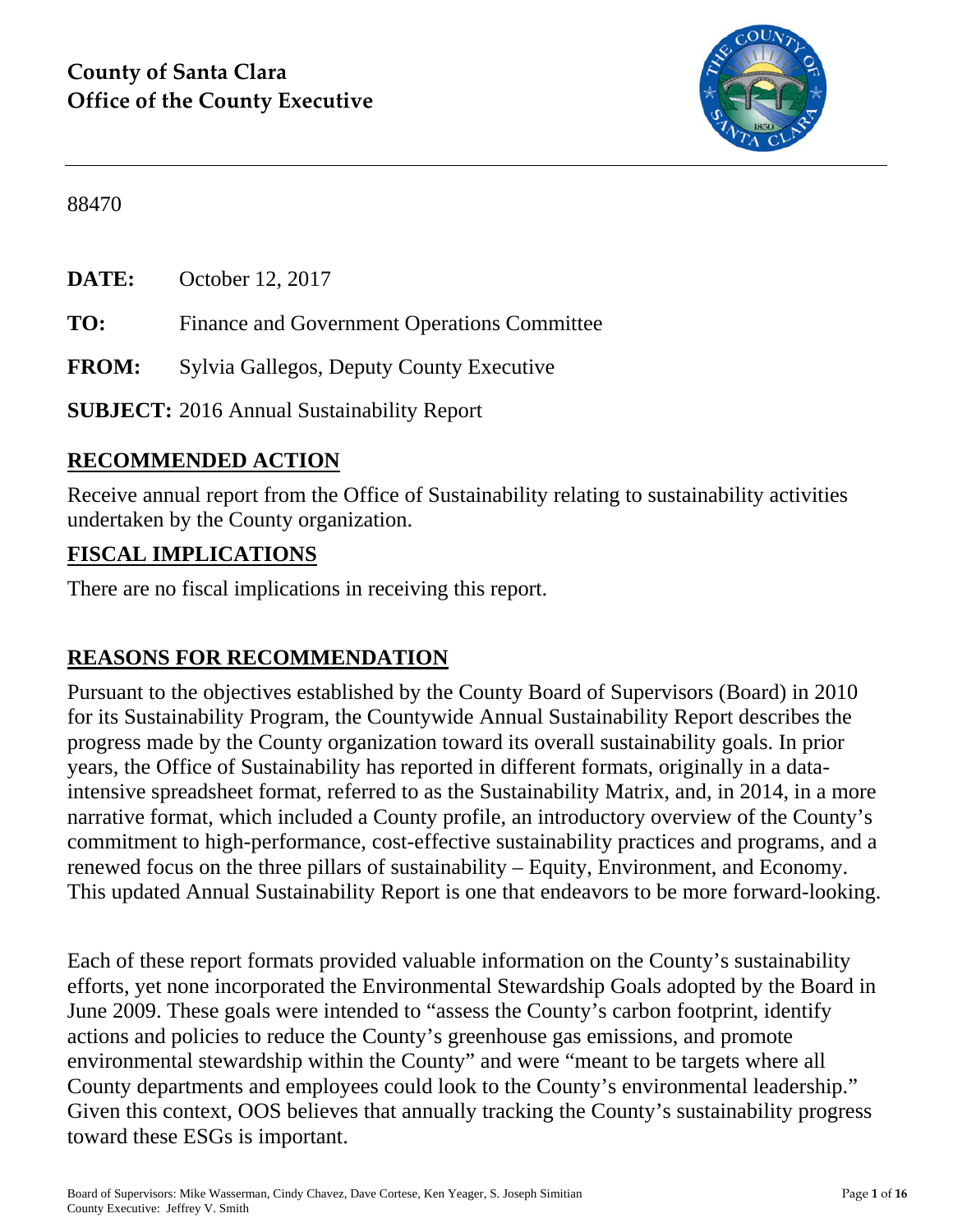In April 2017, at the request of the Housing, Land Use, Environment, and Transportation (HLUET) Committee, OOS began reporting monthly on progress toward these ESGs. This Annual report summarizes progress to-date toward these goals.

### **PART I – PROGRESS TOWARD THE ENVIRONMENTAL STEWARDSHIP GOALS**

Each of the ESGs and the progress toward attainment is addressed according to the order set with adoption on June 9, 2009:

## **1. Ensure that 100% of light fixtures owned and operated by the County, in buildings, on streets, and in parks are at the highest energy efficiency standard.**

Responsibility for light fixture operation and replacement is shared between Facilities and Fleet (FAF), and Roads and Airports (RDA). FAF also maintains all lighting operation and adoption for the Valley Medical Center (VMC). OOS obtained current data from FAF for all the facilities under its control except VMC, and all the information available from RDA with regard to street lighting. FAF is still in the process of collecting data from VMC staff regarding this goal.

| <b>Type of</b><br>Light     | <b>Total</b><br>Lights | <b>Highest</b><br><b>Energy</b><br><b>Efficiency</b> | Percentage<br>at Higher<br>Energy<br>Efficiency | <b>Future</b><br><b>Retrofit</b> | Percentage<br>with<br>Retrofits<br>Planned |
|-----------------------------|------------------------|------------------------------------------------------|-------------------------------------------------|----------------------------------|--------------------------------------------|
| Roadway<br><b>Fixtures</b>  | 2,500                  | 1,730                                                | 69%                                             | 770                              | 100%                                       |
| Exterior<br><b>Fixtures</b> | 10,661                 | 1,386                                                | 13%                                             | 9,275                            | 100%                                       |
| Interior<br><b>Fixtures</b> | 202,554                | 26,332                                               | 13%                                             | 176,222                          | 100%                                       |
| <b>TOTAL</b>                | 215,715                | 29,448                                               | 14%                                             | 186,267                          | 100%                                       |

Based on the data received, 14% of all the roadway, exterior, and interior light fixtures have been upgraded to the highest energy efficiency standard. All remaining light fixtures are planned for replacement within the next two years.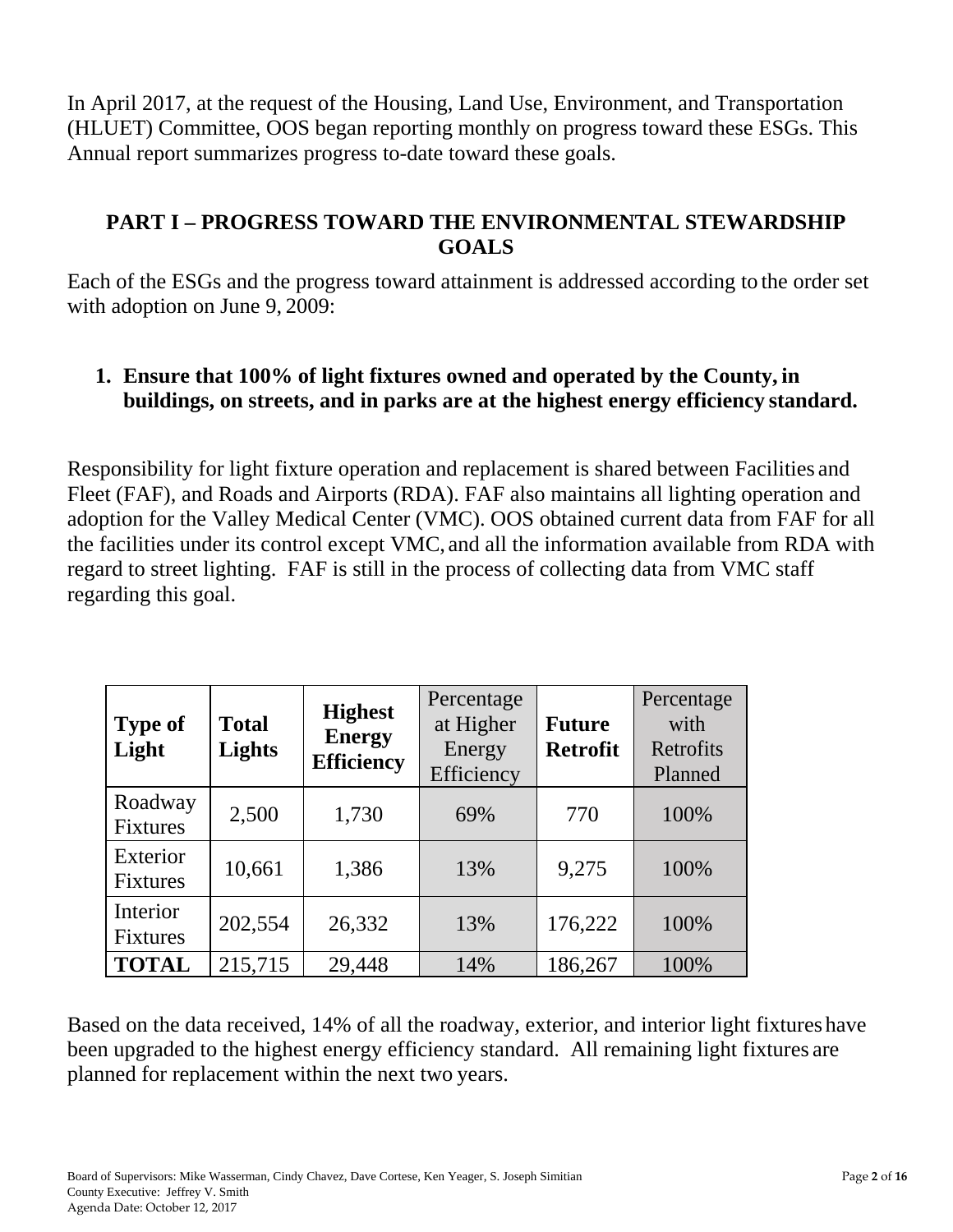2. Reduce per capita energy use by 50%.

Whereas the County's Climate Action Plan for Government Operations addresses energy use in County buildings, this goal reflects broader community energy use, at a countywide or regional level. At the time the ESGs were adopted, Sustainability staff proposed working with the Silicon Valley Leadership Group, Joint Venture Silicon Valley, and Sustainable Silicon Valley to cooperatively address this goal, but while each group has made progress individually through its own programs, no collective effort to curb energy use has been pursued thus far. In the absence of collective programmatic data, OOS has gathered aggregated data from the California Energy Commission (CEC) and US Census Bureau (Census) to use in determining progress toward this goal.

The CEC provides an annual report of each county's total electricity and gas consumption spanning from 1990 to 2015 (*see* http://ecdms.energy.ca.gov/). In 2010, the first full year after adoption of the ESGs, the County had a total of 16,554 GWh (millions of kWh) of electricity. By 2015, the most recent report, total electricity consumption had only slightly increased to 16,812 GWh.

In 2010, in terms of gas usage, the County had a total of 446.4 Millions of Therms; by 2015, that usage decreased to 410.9 Millions of Therms.

On population, the Census reports on a regular basis the population by county (*see*  https://www.census.gov/quickfacts/table/PST045215/06085). In 2010, the County's population was reported as 1,781,642 residents; in 2015, the population had increased to 1,918,044. Using these aggregate totals to determine a per capita figure for energy use, in 2010, countywide electricity use 9,127 kWh/person and gas usage was 250.6 Therms/person.

In 2015, electricity decreased to 8,765 kWh/person as gas decreased to 214.2 Therms/person. Over this five-year period, electricity use per capita declined by 5.7% while gas use per capita declined by 14.5%.

### **3. Receive 100% of our electrical power from clean renewable sources.**

Progress toward this goal was originally led by the Renewable Energy Task Force (RETF). The RETF initiated County explorations into developing renewable energy projects, both collaboratively through the Silicon Valley Regional Energy Procurement Project with Joint Venture Silicon Valley, and independently through FAF. In the upcoming year, FAF will be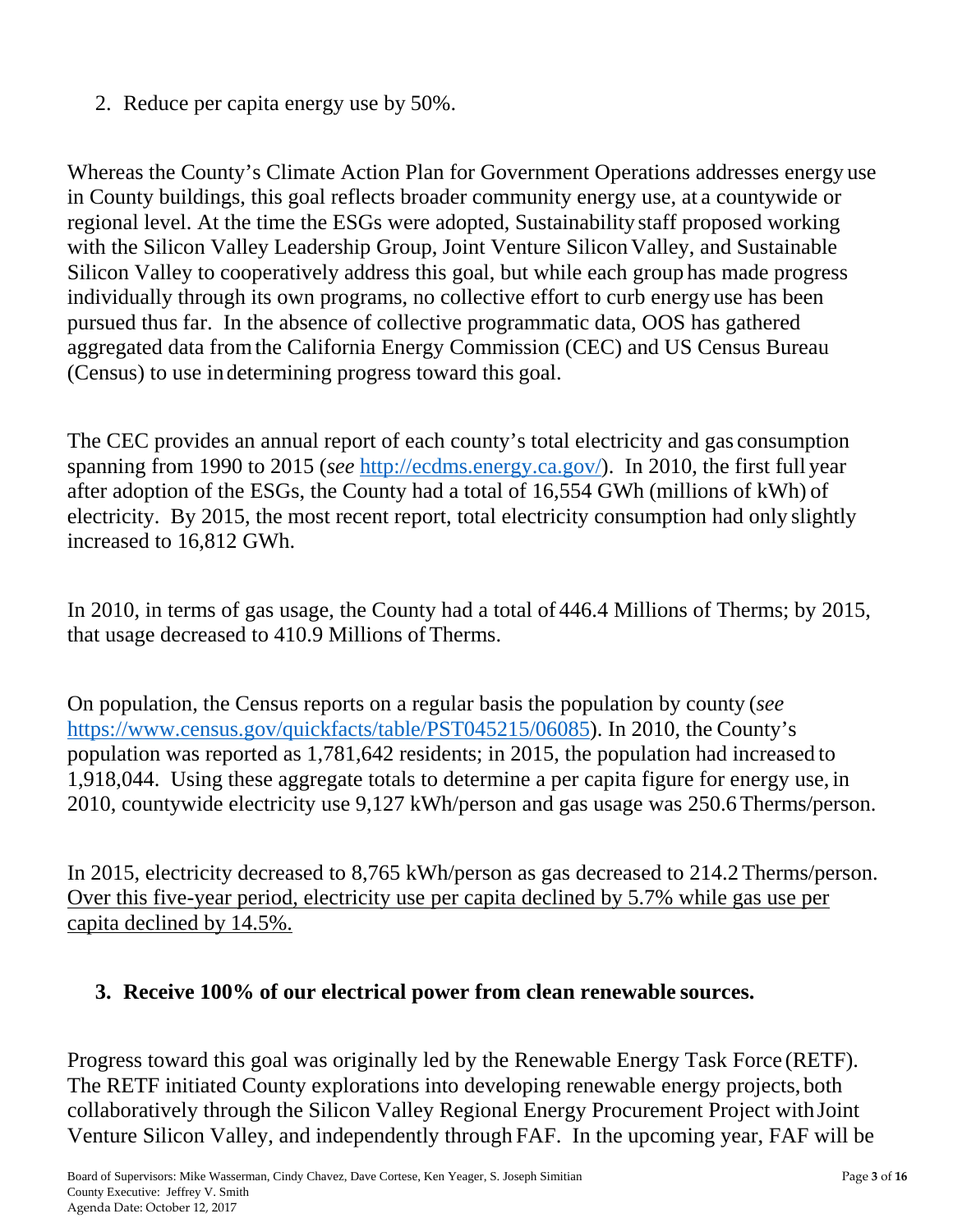updating the Greenhouse Gas Inventory for Government Operations, the last iteration of which was last completed in 2009. This effort will collect more comprehensive data around County operational energy (including electricity) use.

For 2016, the latest full year available, 29.5% of total electricity consumed by County operations came from renewable energy sources. Total electricity consumption includes sources from both the County's own production along with the renewable portfolio portion of the electricity grid-supplied by Pacific Gas & Electric (PG&E).

After reviewing the total electricity usage projected in County operations for 2017, FAF determined that 73 million kWh is to be sourced from traditional, grid-based sources. Of this figure, FAF staff estimate that 48 million kWh has transitioned in source from PG&E to Silicon Valley Clean Energy (SVCE). With automatic enrollment in the *GreenStrart* program, SVCE's energy is delivered at a minimum of 50% renewable and 100% carbon free generation. This transition elevates the proportion of electricity sourced from a renewable production supply for County operations to an estimated 49.4%.

SVCE also offers a *GreenPrime* option to its customers that provides a 100% carbon free, 100% renewable source of electricity. If the County chooses to select the *GreenPrime*  program option, this would increase the proportion of renewable electricity by 20.1%, up to a total of 69.5%.

At County properties, nearly 20 million kWh are sourced from onsite fuel cell production facilities. Staff has investigated converting the source for these units from compressed natural gas (CNG) to renewable-compressed natural gas (RNG), which would raise the renewable percentage another 16.4%. In combination with the *GreenPrime* program option, utilizing RNG could bring the County up to a total of 85.9% renewable electricity.

Staff projects total electrical costs for 2017 at \$23.4 million under the current renewable supply configuration. To fully reach the goal of 100% clean, renewable electricity, staff has investigated two pathways. All cost escalation proportions are based on that base resource cost estimate.

# **Option 1**

Under Option 1, the County would purchase 100% renewable electricity for all County accounts opted into SCVE under the *GreenPrime* option. For existing fuel cell-based electrical production, the County would purchase "biogas" through its natural gas supplier, State of California Department of General Services Natural Gas Program (DGS). "Biogas" in this sense is methane harvested from landfills, livestock, or wastewater treatment plants.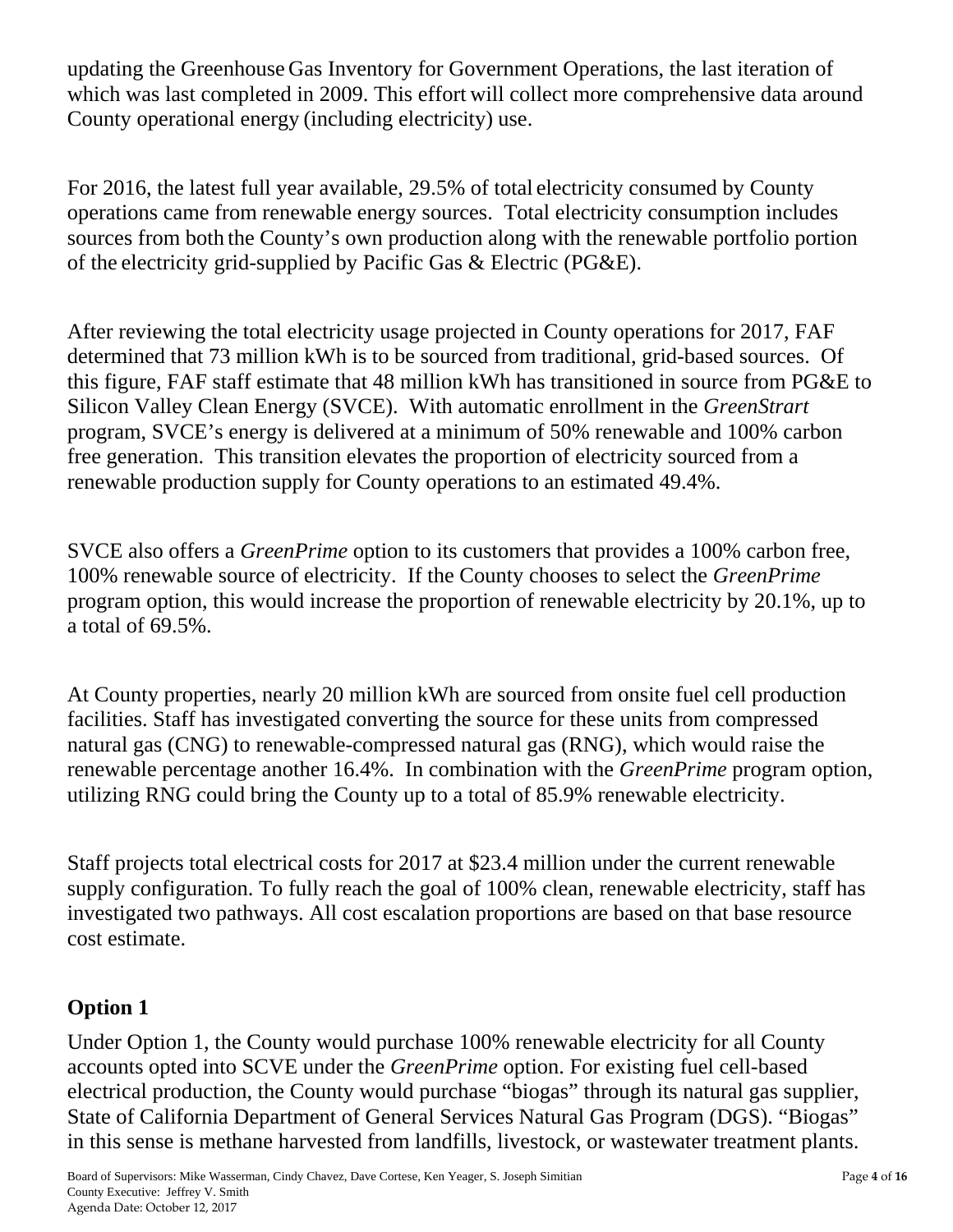For all County accounts under PG&E service, the County would purchase 100% renewable electricity under PG&E's *Solar Choice* program. Staff estimates that implementing all Option 1 purchases would increase the County's annual cost of electricity by \$2.9 million, or approximately 12%.

### **Option 2**

Under Option 2, the County would still purchase 100% renewable electricity for all County accounts opted into SCVE under the *GreenPrime* option. For its fuel cell-based electrical production, rather than buying biogas, the County would transfer the Renewable Energy Credits (RECs) being generated under its Renewable Energy Self-Generation Bill Credit Transfer (RES-BCT) solar arrays and attach them to the electricity being generated by the fuel cells to convert that electricity to renewable. For all County accounts under PG&E service, the County would purchase 100% renewable electricity under PG&E *Solar Choice* program. Note that the County would need to purchase more *Solar Choice* program electricity under Option 2 since the RES-BCT solar RECs would be applied to the fuel cells rather PG&E accounts. Staff estimates that implementing all Option 2 purchases would increase the County's annual cost of electricity by \$2.3 million, or approximately 10%.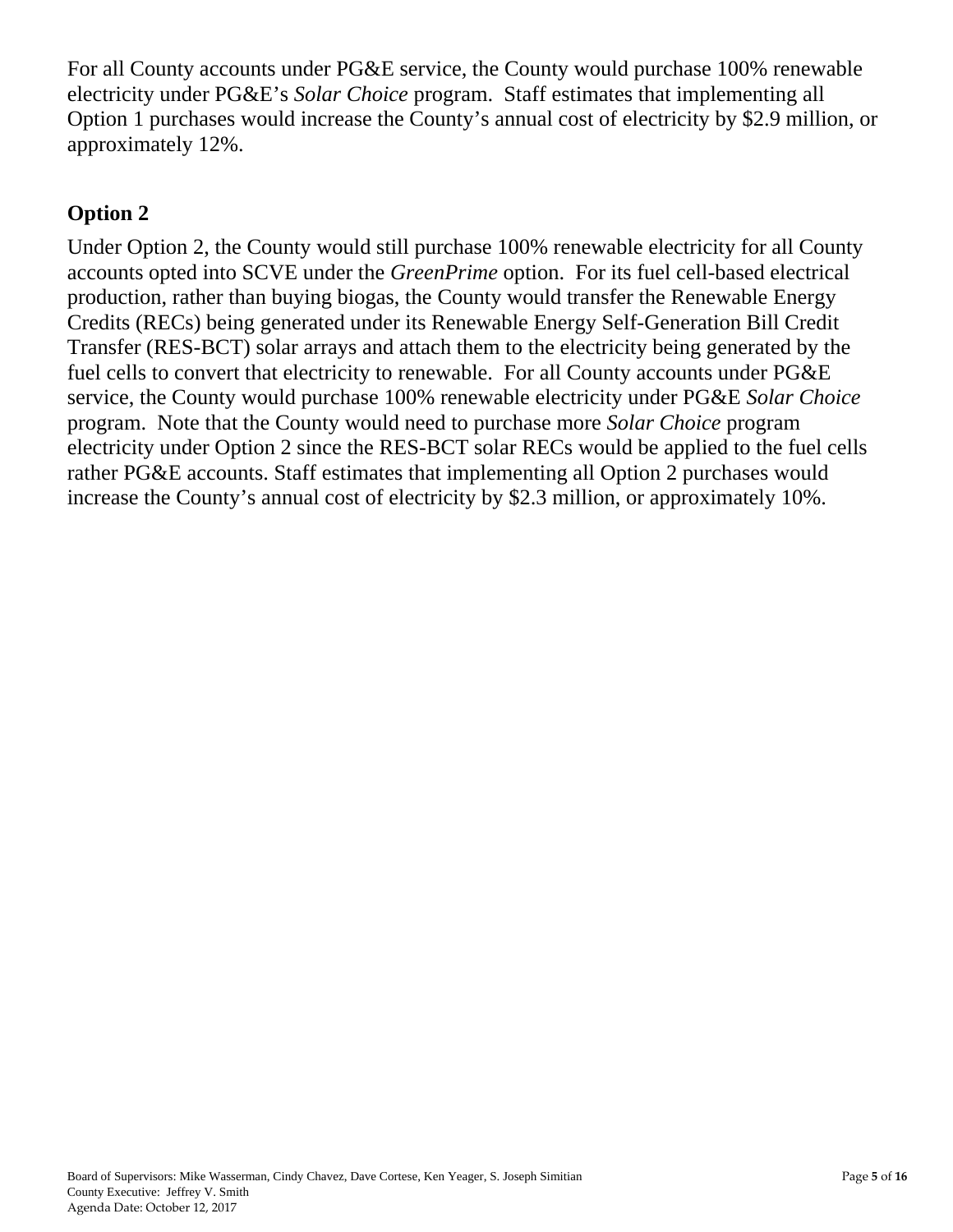| <b>Option 1</b>                       | <b>Kilowatt -</b><br><b>Hours</b><br>$(kWh)$ to<br><b>Offset</b> | <b>Cost</b><br><b>Premium</b><br>to Convert<br>to 100%<br><b>Renewable</b> | Cost<br><b>Premium</b><br>to Convert<br>to 100%<br><b>Renewable</b><br>per kWh | As $%$ of<br><b>Current</b><br><b>County</b><br><b>Electricity</b><br><b>Costs</b> |
|---------------------------------------|------------------------------------------------------------------|----------------------------------------------------------------------------|--------------------------------------------------------------------------------|------------------------------------------------------------------------------------|
| Silicon Valley<br><b>Clean Energy</b> | 48,257,359                                                       | \$386,059                                                                  | \$0.01                                                                         | 1.65%                                                                              |
| PG&E w RECs                           | 43,499,808                                                       | \$1,304,994                                                                | \$0.03                                                                         | 5.57%                                                                              |
| Fuel Cells w/<br><b>Biogas</b>        | 21,637,200                                                       | \$1,170,602                                                                | \$0.05                                                                         | 5.00%                                                                              |
| Sum                                   | 113,394,367                                                      | \$2,861,655                                                                | \$0.03                                                                         | 12.21%                                                                             |

| <b>Option 2</b>                              | Kilowatt -<br><b>Hours</b><br>(kWh) to<br><b>Offset</b> | Cost<br><b>Premium</b><br>to Convert<br>to 100%<br><b>Renewable</b> | Cost<br><b>Premium</b><br>to Convert<br>to 100%<br><b>Renewable</b><br>per kWh | As $%$ of<br><b>Current</b><br><b>County</b><br><b>Electricity</b><br><b>Costs</b> |
|----------------------------------------------|---------------------------------------------------------|---------------------------------------------------------------------|--------------------------------------------------------------------------------|------------------------------------------------------------------------------------|
| <b>Silicon Valley</b><br><b>Clean Energy</b> | 48,257,359                                              | \$386,059                                                           | \$0.01                                                                         | 1.65%                                                                              |
| PG&E no RECs                                 | 65,137,008                                              | \$1,954,110                                                         | \$0.03                                                                         | 8.34%                                                                              |
| Fuel Cells w/<br><b>RECs</b>                 | 0                                                       | \$0                                                                 | \$0.00                                                                         | $0.00\%$                                                                           |
| Sum                                          | 113,394,367                                             | \$2,340,169                                                         | \$0.02                                                                         | 9.99%                                                                              |

## **County Accounts in San Jose Community Energy Service Territory**

The County's accounts in San Jose currently remain on PG&E service, as SVCE's territory excludes the City of San Jose. However, San Jose is currently in the process of launching its own community choice energy program in 2018. If the San Jose CCE offers a 100% renewable option similarly-priced to SCVE's *GreenPrime* option, the cost premium in Option 1 and 2 would decrease by approximately \$1 million and \$1.4 million, respectively.

In September, HLUET requested that the Administration present these two options to reach 100% renewable electricity to the Board for its consideration. HLUET endorsed Option Two, the lower cost option. A proposal will be presented to the Board in November.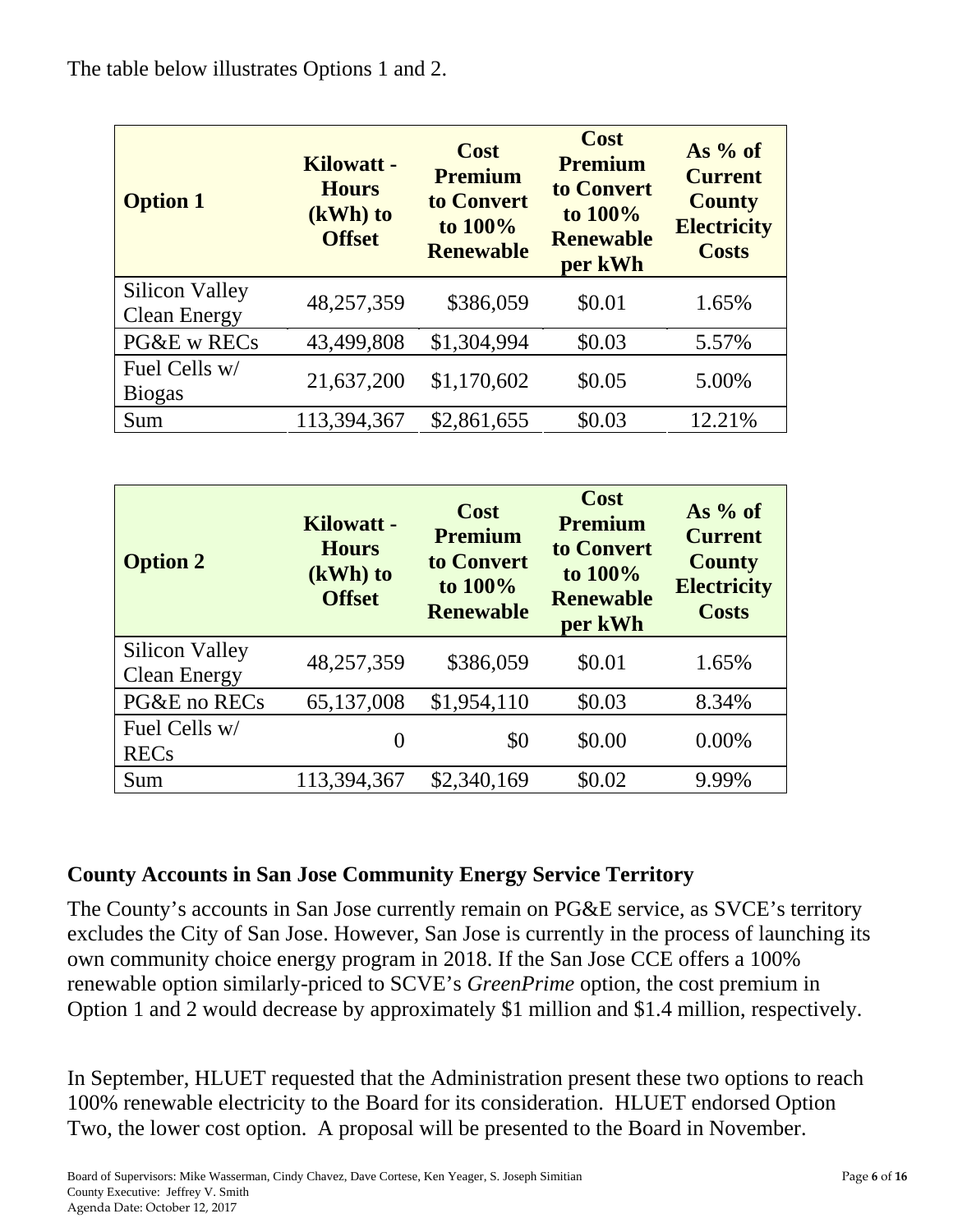**4.** Ensure that 100% of County buildings are LEED certified and require LEED standards for construction in county land use jurisdictions.

Staff is currently conducting analysis to determine the cost implications to register and certify new County-owned and constructed facilities under U.S. Green Building Council's LEED certification program. This analysis will support recommendations for possible amendments to Policy 7.14 (Green Building Policy for County Government Buildings).

With regard to County leased facilities, current standard lease agreements contain the following language:

*County Green Building Standards. All Improvements shall meet and comply fully with the County of Santa Clara green building and sustainability standards, policies and ordinance code provisions as if they were County buildings and facilities, as amended from time to time, including but not limited to County Ordinance Code Sections C3-30 and C3-31; Board of Supervisors Policy Manual Section 7.10 (Energy Efficiency Standards for New Building Designs, Facility Leases, Equipment, and Exploration of Solar Energy and Other Renewable Resources); and, Board of Supervisors Policy Manual Section 7.14 (Green Building Policy for County Government Buildings); however, any reasonably equivalent green building and sustainability standards may substitute for any one or all of the County's green building and sustainability standards, provided such alternatives are first reviewed and approved by LESSEE.* 

It should be noted that for leased facilities, Green Building Policy 7.14 requires LEED Silver certification for Commercial Interiors, as practicable. Length of lease, size of project and County's potential operational and utility costs are considered to determine practicability. Staff continues to seek LEED information for County leased facilities through polling of all of the property owners. As it stands, FAF Real Estate estimates that very few leased facilities are LEED-certified. Due to the time needed to gather this information and current limited staffing, it is estimated that information will not be available until early 2018. The Administrative Space Committee will ensure that LEED certification is considered during negotiations for all leased spaces.

Based on the County Board of Supervisors Policy 7.14.3, all new construction of County facilities requires a minimum of LEED Silver Certification. Currently, 100% of all the medical center clinics are LEED-certified.

Since 2009, the following buildings have been LEED-certified or will be upon completion: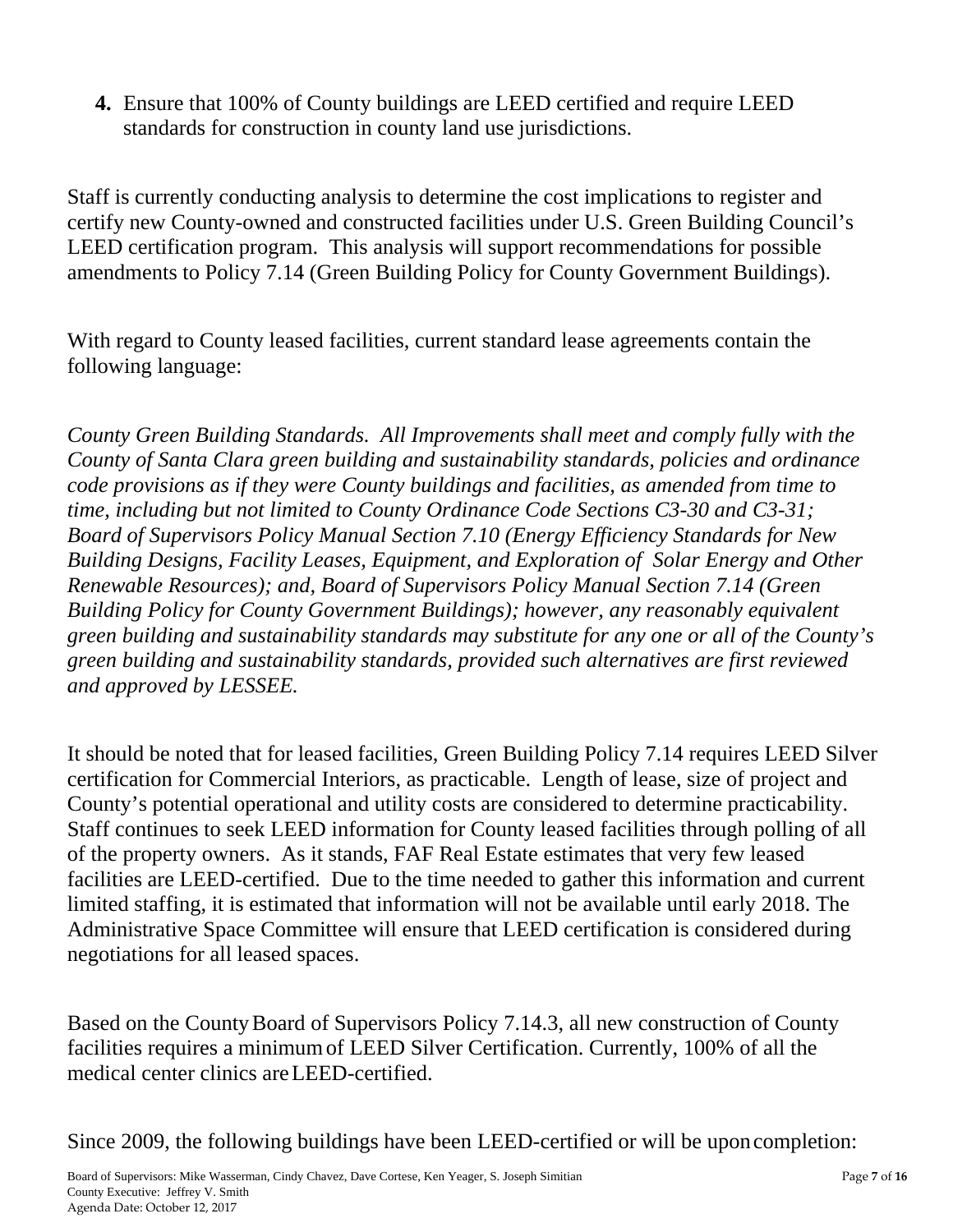- Crime Laboratory, LEED BD+C Gold
- Valley Health Center Milpitas, LEED BD+C Certified
- Valley Health Center Downtown San Jose, LEED BD+C Gold
- Valley Medical Center Receiving & Intake Center, On track for LEED BD+C Gold
- Anderson Park Office, Built to LEED BD+C Silver standard, but not submitted for certification by USGBC
- Martial Cottle Visitor Center, On track for LEED BD+C Silver upon completion, and
- South County Animal Shelter, slated for LEED BD+C Silver.

Prior to August 11, 2015, private construction projects in unincorporated Santa Clara County had to comply with the requirements of Build it Green/LEED and CALGreen systems, creating a redundancy in standards, checklists, and forms. After staff evaluation of both Build it Green/LEED and CALGreen, staff determined that CALGreen was preferred in terms of meeting appropriate building standards and recommended the Board of Supervisors adopt it as the only mandatory standard for building permit approval. Upon staff recommendation, the Board of Supervisors unanimously adopted an ordinance change to adopt CALGreen as the only mandatory Green Building standard. As a result, the Green Building Ordinance for all construction within the unincorporated county stipulates meeting, at a minimum, the CALGreen Mandatory Measures, and must meet Tier 1 Measures for the following building types:

- Single Family Residential & Duplex, greater than  $3,000$  square feet
- **Multi-family Buildings, equal or more than ten (10) units**
- Non-Residential Buildings, greater than 25,000 square feet

In comparison to the total project costs, the costs associated with LEED certification are minimal. Achieving LEED certification demonstrates the success of a government's green building program to the public. The third-party certification process promotes accountability and greater attention to sustainability issues among contractors, subcontractors, owners, and building occupants. LEED certified buildings engage and educate a broad spectrum of stakeholders, drive behavioral changes, generate market demand for sustainable products and services, create local green jobs, and encourage the private sector to build green.

Additionally, the government sector is at the forefront of green building. It should be noted that all Counties in the Bay Area include LEED language and target certification levels within their green building policies.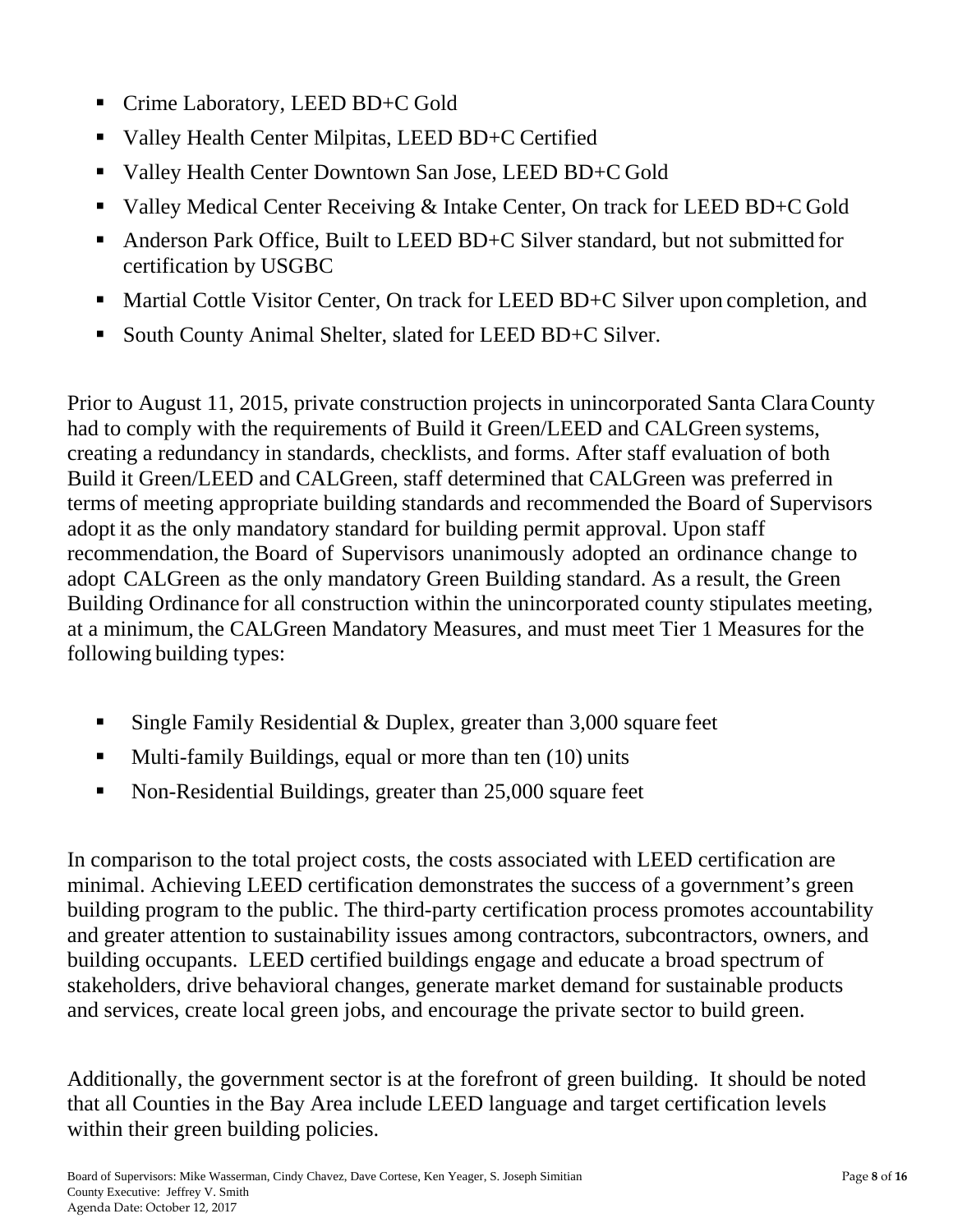#### **5. Divert 100% of County waste from landfills and convert waste to energy.**

In 2010, 7,424 tons of resources were recovered from County operations. Of that tonnage, 2,407 tons were diverted from the landfill as either mixed recycling or compostable material, yielding a 32% diversion rate. In 2016, the latest year for which data is available, the diversion rate has improved to roughly 76%, with 11,712 total tons of resources recovered and 8,900 tons of that diverted from the landfill as either mixed recycling, compost, or "other" recyclable materials.

Staff explored the conversion of waste to energy in the current management of operational resource recovery. Under the County's current hauler contract with Republic Services, all compostable materials that pose the greatest opportunity for waste to energy conversion are managed at the Newby Island Resource Recovery Park (Newby Island). However, Newby Island does not currently operate an anaerobic digesting facility at that location as operational costs are too prohibitive. In contrast, the City of San Jose has a contract with a hauler that does employ anaerobic digestion at the Zero Waste Energy Development Center (ZWEDC) in its compost management. At this time, transitioning to a hauler that employs a waste to management facility like the ZWEDC has been found to be cost prohibitive.

Next quarter, staff anticipates submitting the existing solid waste hauling contract to the Board of Supervisors to exercise a two-year extension option. During the development of the next Request for Proposals for solid waste hauling services, staff will explore the possibilities for both anaerobic digestion and other technologies to potentially capture biogas during organic matter composting, in pursuit of the goal for converting waste to energy.

**6.** Reduce our consumption of water by 20% and recycle or beneficially reuse 100% of our waste water.

Water conservation and water efficiency projects have been implemented at County facilities since the adoption of the ESGs. County facilities managed by FAF, which include office buildings and detention facilities, used approximately 176 million gallons of potable water in 2015. This represents a 27% in savings compared to 2009. The savings in 2015 are from a combination of conservation projects and temporary landscape irrigation reduction in response to the drought conditions. County Health and Hospital System facilities used approximately 105 million gallons of potable water in 2015. This usage represents the Valley Medical Center Campus and seven clinics. In terms of countywide water use, according to the Santa Clara Valley Water District, compared to 2013, there has been a 21% reduction in water use through the first two months of 2017.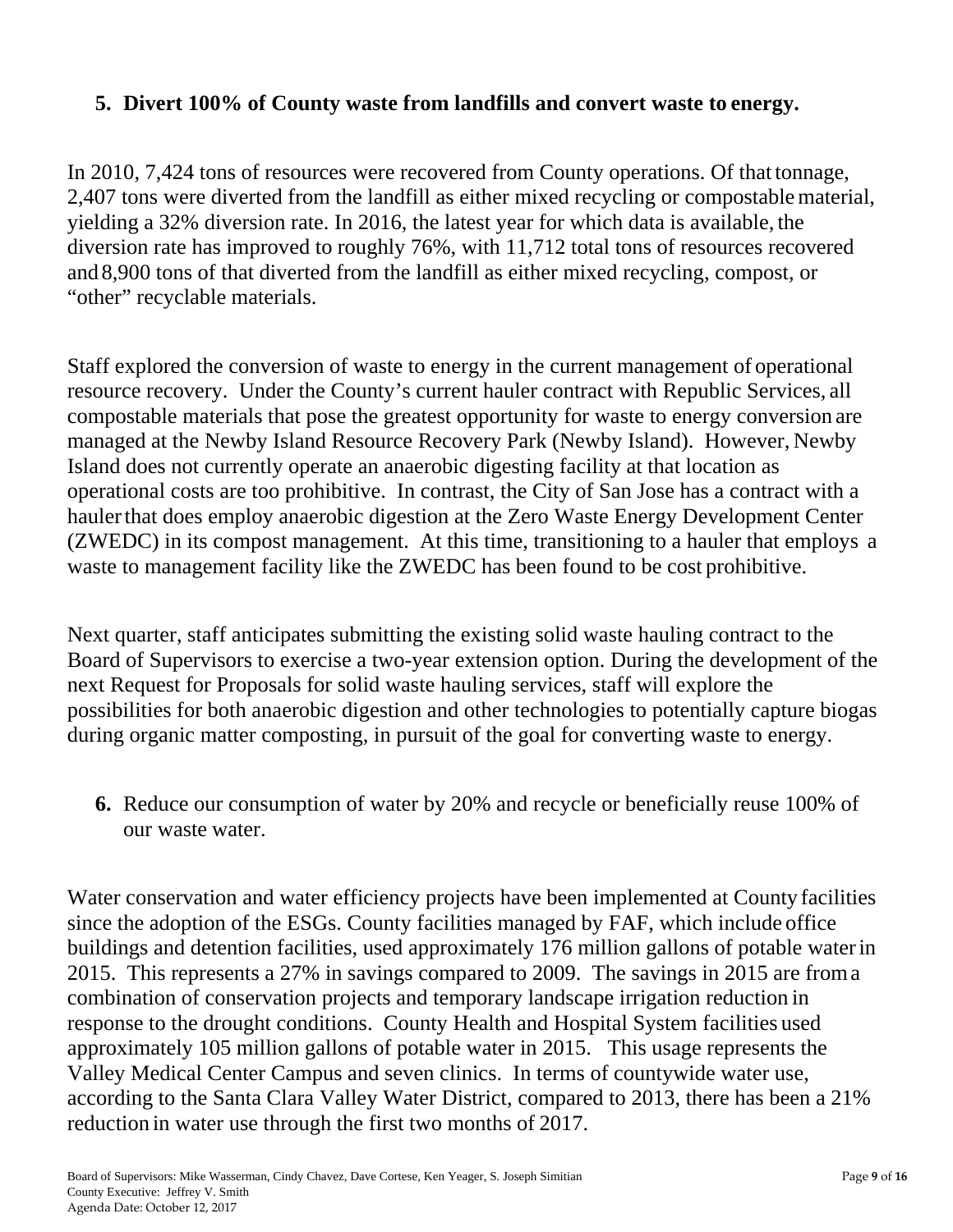Recycled water usage (purple pipe) at County facilities reduces the demand for potable water resources and has been utilized where recycled water infrastructure is available.

Recycled water usage at County facilities amounted to 11 million gallons in 2009, peaked in 2014 at 15 million gallons, and in 2015 roughly totaled nearly 12 million gallons.

With regard to waste water reuse onsite, beyond simply tapping into the purple pipe, the Consumer and Environmental Protection Agency and the Department of Planning and Development continue to engage at the regional and state levels to aid the investigation of new regulations around waste water reuse. The County Executive Office (CEO) has been in discussions over the last year with NASA on a possible water reuse demonstration project at a County facility. In addition, FAF staff, working on the Civic Center Master Plan, have incorporated on-site water reuse as an option for inclusion in the design and development criteria currently being developed.

To coordinate more accurate water use metrics, FAF and OOS staff are meeting with RDA and Parks managers. With improved communication, it is believed that a more harmonized approach to water conservation accounting will be possible. FAF is currently working with the San Jose Water Company on a project to connect the Charcot Campus to the recycled water pipeline nearby for irrigation water usage.

**7.** Adopt a County General Plan with measurable standards for sustainable development.

The Board's adoption of the ESGs in 2009 established a 15-year timeframe for revisiting the adoption of measurable standards for sustainable development within the County General Plan. The current General Plan, which is intended to cover the period 1995 – 2010, was last updated in 1994, and is not currently scheduled for a full update. Planning has begun the development of a General Plan Sustainability Element, scheduled for completion as part of the 2018-2019 work plan.

### **8. Ensure that 100% of public fleet vehicles are electric, hybrid electric, or run on alternative fuels.**

Since 2009, FAF has increased its percentage of alternative fuel vehicles (AFVs). While the Comprehensive Vehicle Policy does not indicate a specific percentage goal for AFVs, FAF currently strives to achieve 50% alternative fuel vehicles by 2025. In 2010, 9% (150) of the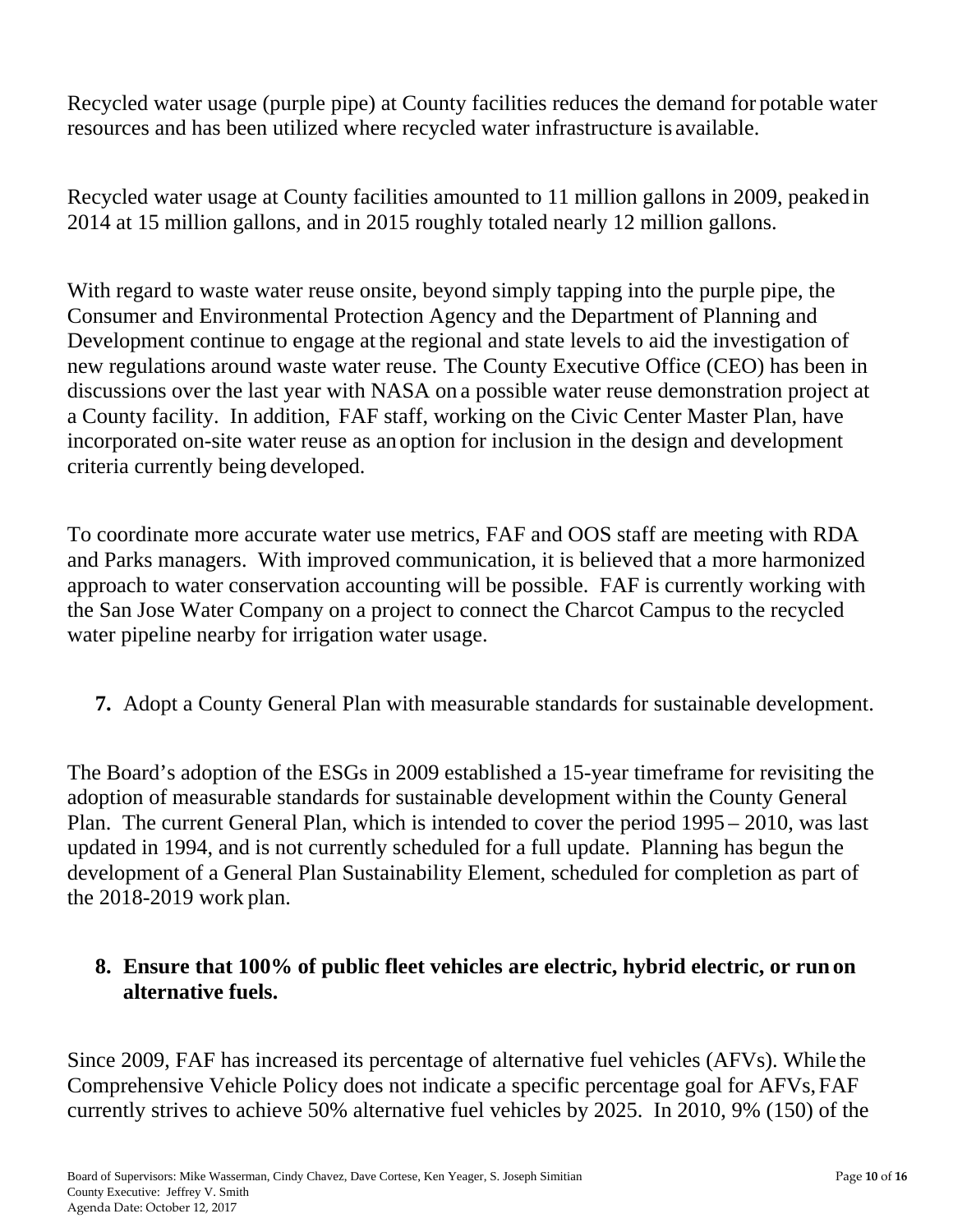1,693 vehicles in the County's fleet were electric, hybrid, or ran on an alternative fuel source. By 2016, nearly 17% (268) of the 1,612 vehicles in the County's fleet are AFVs.

| <b>YEAR</b> | Total<br>County<br>Fleet | Hybrid<br>Vehicle | Electric<br>Vehicle | <b>CNG</b><br>Vehicle | Hydrogen<br>Vehicle | <b>TOTAL</b><br><b>PERCENTAGE</b> |
|-------------|--------------------------|-------------------|---------------------|-----------------------|---------------------|-----------------------------------|
| 2009        | 1698                     | 88                | 60                  | ◠                     |                     | 8.80%                             |
| 2010        | 1693                     | 88                | 60                  | $\overline{2}$        |                     | 8.90%                             |
| 2011        | 1665                     | 99                | 60                  | $\overline{2}$        |                     | 9.70%                             |
| 2012        | 1587                     | 127               | 60                  |                       |                     | 11.80%                            |
| 2013        | 1569                     | 124               | 60                  |                       |                     | 11.70%                            |
| 2014        | 1594                     | 124               | 60                  | $\Omega$              |                     | 11.50%                            |
| 2015        | 1609                     | 145               | 68                  | 3                     |                     | 13.40%                            |
| 2016        | 1612                     | 193               | 68                  | 5                     |                     | 16.60%                            |

Staff will hold meetings to discuss constraints and identify strategies (short- and long-term goals) to achieve 100% penetration of AFVs. This will allow FAF to make recommendations for possible amendments to this ESG and the Comprehensive Vehicle Policy (3.52).

While FAF continues to increase its total number of alternative fuel vehicles, it is presented with the following challenges toward reaching 100% penetration of AFVs:

- a. Of the 1,612 fleet vehicles, 347 are pursuit-rated or under cover/other use Sheriff vehicles. At this time, no pursuit-rated alternative vehicles have been released or certified.
- b. Funding for maintenance of CNG vehicles is very costly.
- c. Original Equipment Manufacturers (OEM) reliability for order delivery of parts for alternative fuel vehicles. In the past, FAF has experienced occasions where parts are not available, as well as order cancellations.
- d. Production of alternative fuel vehicles is dependent on gas prices. When gas prices are low, manufacturers are inclined to produce traditional vehicles. This reduces the availability of alternative fuel vehicles.

Staff are formulating amendments to the Sustainability 8.0 and Comprehensive Vehicle 3.52 policies to incorporate Alternative Fuel Vehicle (AFV) language and long-term goals. Based on this conversation, the definition of AFV will be added to the Sustainability Policy, while the 50% by 2030 AFVs for vehicle fleet will be added to the Comprehensive Vehicle Policy. The year 2030 was selected as the target year to better align with State emissions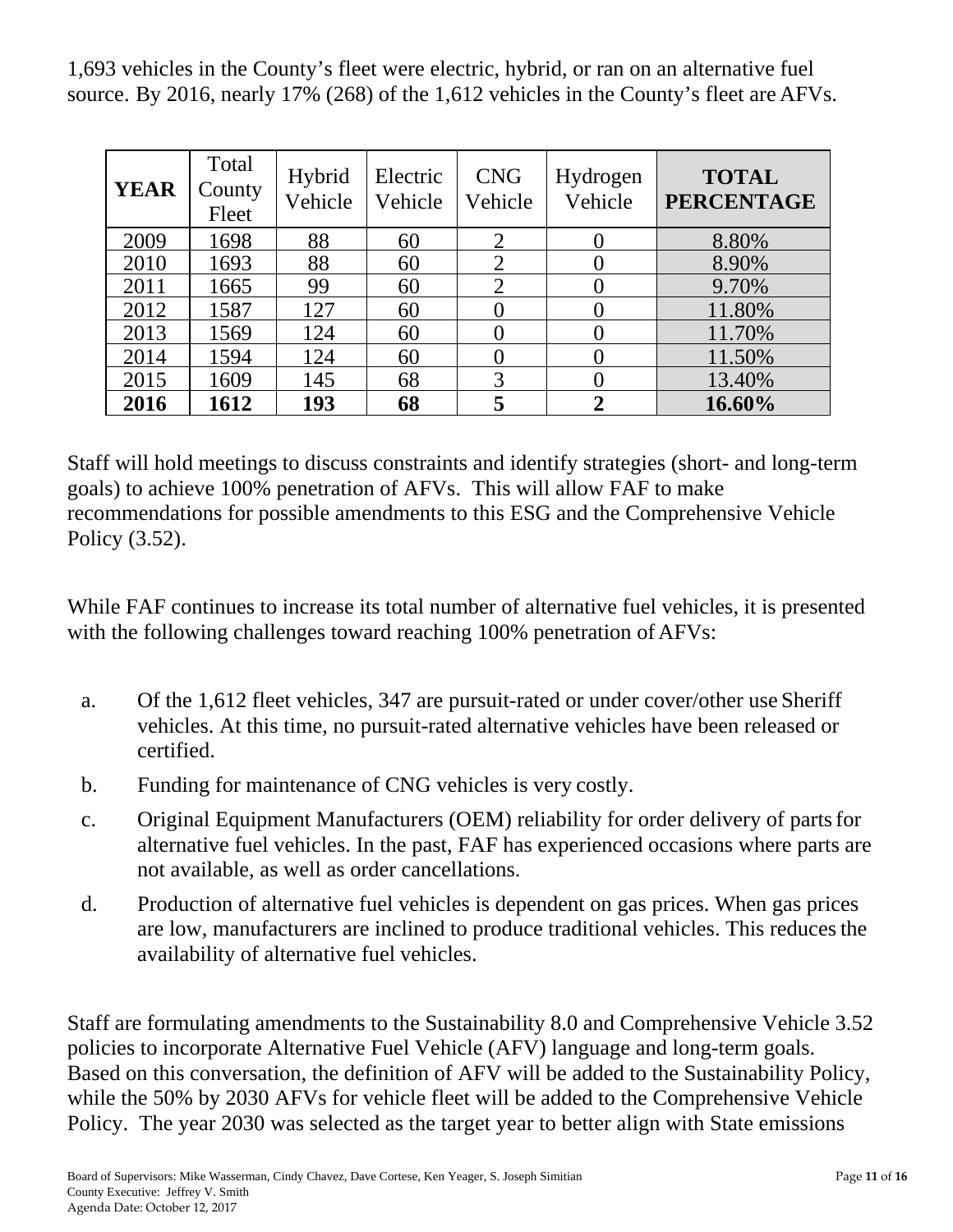reduction mandates. Resolutions for both policies have been drafted and are pending review by County Counsel.

FAF is currently conducting a survey of Alternative Fuel Vehicle (AFV) goals among similar local governments. Staff will compare the County of Santa Clara's vision for converting its fleet to 100% electric, hybrid, or alternative fuels with the goals from the following cities and counties:

- o County of Ventura
- o City of San Jose
- o City of Cupertino
- o City of Oakland
- o City and County of San Francisco
- o County of San Mateo
- o County of Alameda
- o County of San Diego
- o County of Los Angeles

Using the results from this survey, Fleet Management will further evaluate AFV goals by vehicle category and availability. These results will inform the preparation of a resolution to include AFV goals in the Comprehensive Vehicle Policy and increase AFV penetration in the County fleet beyond the existing level.

**9.** Work with local governments and regional authorities to ensure that all existing County trails are interconnected with local and regional trails.

On March 17, 2015, the County Parks and Recreation Department released an Informational Report titled *Countywide Trails Prioritization and Gaps Analysis*. This report describes the progress of the original 1978 *Santa Clara County Trails and Pathways Master Plan* that includes a 1995 update. There are 791 miles identified to connect all existing County trails with local and regional trails. In 1995, 147 miles (18%) were complete, 64 (8%) miles were partially complete, and 584 miles (73%) were simply mapped for future development. By January 2015, 316 miles (40%) are complete, 8 miles (1%) are partially complete, and 471 miles (59%) remain identified for future development.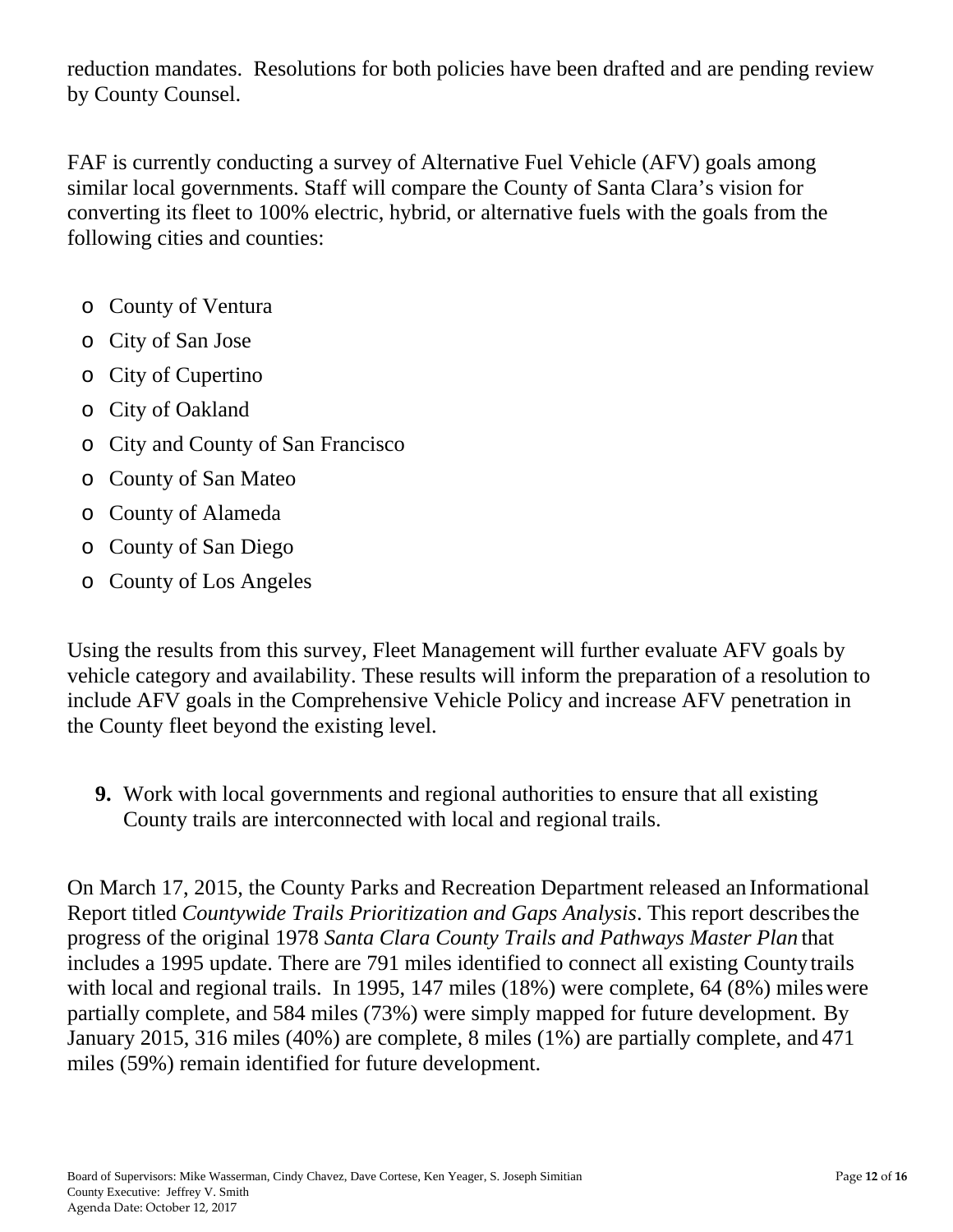### **10.Plant 1,000 trees in unincorporated urban county pockets and work with local governments and agencies to build a comprehensive urban forest.**

At present, 554 trees (55%) of the 1,000-tree goal have been planted. Between 2011 and 2015, trees were planted under a contract with the volunteer-based non-profit organization Our City Forest. On August 31, 2015, the most recent contract extension expired and no further trees are planned for planting in furtherance of this goal. After review with FAF and Parks and Recreation, there are no current plans underway to develop a comprehensive urban forest.

OOS coordinated with IPM in communication with OCF's Director of Urban Forestry. IPM recently completed contract negotiations and found approval to employ OCF's services to plant 200 trees over the next two years on County properties. After discussions, OCF confirmed it has the capacity and interest in planting an additional 250 trees on private landscapes in the unincorporated communities of Santa Clara County if the County so desires. If a change order were approved on current IPM contract for the additional 250 trees, OCF could coordinate the planting of the additional trees for an estimated \$57,500. OCF's estimate includes community outreach, tree planning and reporting, all administered under IPM's current contract parameters.

With an additional 250 trees planted over the next two years under the current IPM contract, the County can meet the 1,000-tree goal enumerated in 2009 under this ESG. Between 2011 and 2015, under a contract managed under the Facilities and Fleet department, 554 trees were planted in the unincorporated urban county pockets. Under the already authorized contract with OCF managed by IPM, another 200 trees are currently being planted. A contract extension to plant another 250 trees would bring the total to over 1,000 trees by the end of 2019.

One disclaimer is that the current IPM contract with OCF dictates that the 200 trees currently being planted be located on County properties shading streets, sidewalks and other spaces for the public. As such, these County properties identified for planting may not strictly fit the "unincorporated urban county pockets" definition written above in ESG #10.

Additionally, when the 1,000 tree plantings are complete, more efforts will be required to meet the second part of ESG #10; that is, the coordination of a comprehensive urban forest plan for all the cities, communities, and stakeholder properties within the Santa Clara County jurisdiction. OOS is currently soliciting members for a County-wide working group to network, reflect, and propose standards for environmental resource metrics. Through the creation of this working group, OOS is soliciting interest toward participation in the creation of a Santa Clara Valley-wide Urban Forest Plan.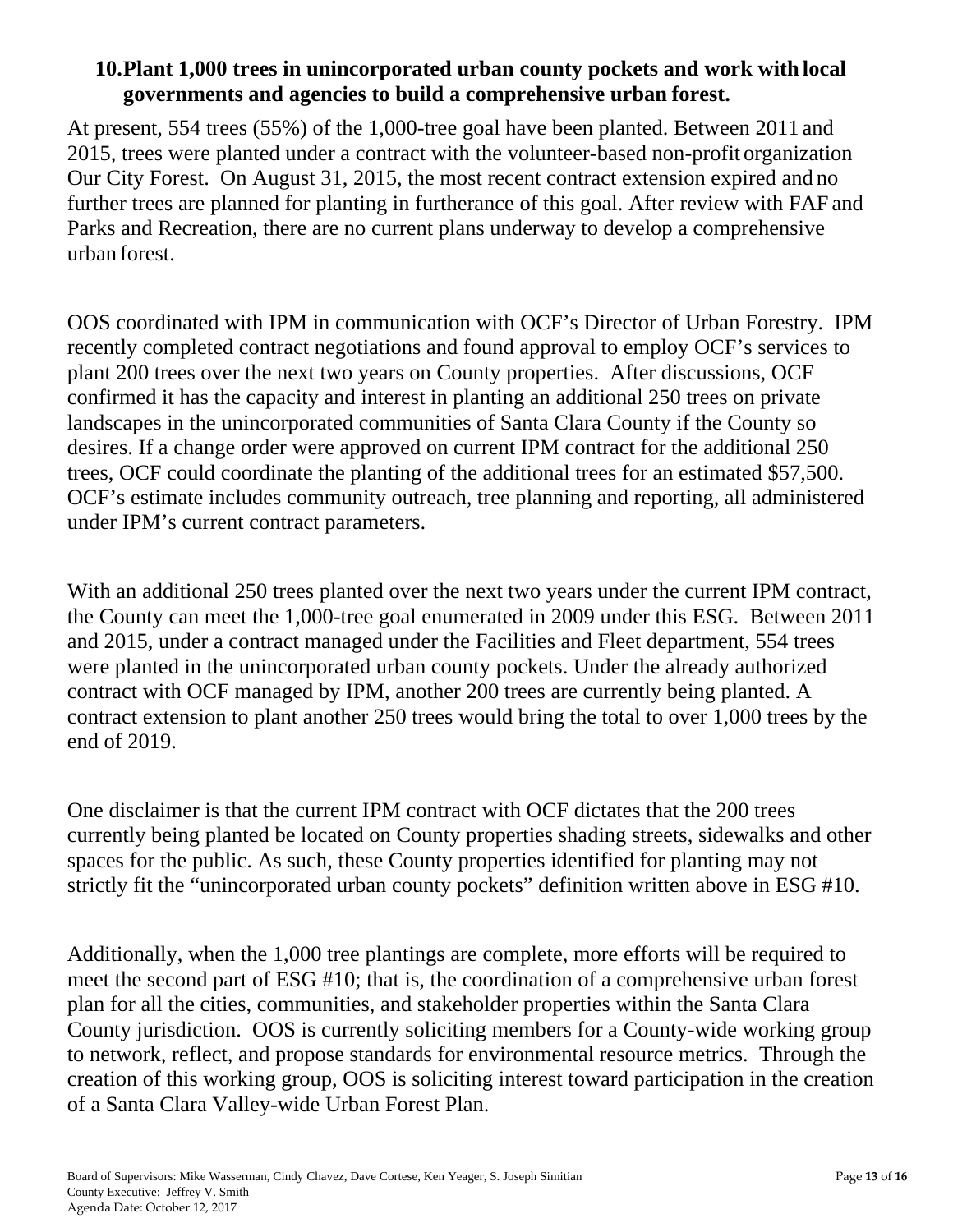#### **11.Increase the available blue and white collar "clean and green workforce" course/trainings available regionally and in Santa Clara County and help place 20,000 trainees and graduates in the regional labor force by the end of 2013.**

The most significant resource for assessing the green regional workforce has been the October 2010 report titled "California's Green Economy: Summary of Survey Results" prepared by the State of California's Employment Development Department's Labor Market Information Division. This report found 120,030 "clean and green workforce" jobs in the San Francisco Bay Area as of October 2010, establishing a baseline for assessing future workforce development efforts. Unfortunately, though, the report was not repeated, making it difficult to assess progress past 2010.

Staff communicated with both Asset and Economic Development (AED) staff and the NOVA Workforce Board to determine local progress toward the goal of placing 20,000 "clean and green workforce" trainees and graduates in the regional labor force.

NOVA provided staff with data from a SolarTech Workforce Innovations Collaboration Job Report Summary from the Fourth Quarter of 2011, which noted that 590 solar jobs and 326 energy efficiency jobs had been created regionally by that point – just under 0.5% of the goal. Data was not broken down by geography, nor available beyond 2011.

Working with a NOVA data analyst specializing in workforce development, staff was unable to clearly identify either the courses taken, training provided, graduates or job placements in the "clean and green" industry since adoption of the ESGs. As the concept of a green workforce is relatively new in terms of employment tracking, a fitting and universal definition has not been created by workforce administration agencies, hampering ongoing reporting.

# **PART II – ONGOING REPORTING THROUGH THE SUSTAINABILITY MASTER PLAN**

A survey of all the local governments within the San Francisco Bay area was undertaken this past summer in regard to the current status of the Bay Area Climate Change Compact (BACCC). OOS found that in 2009, 15 local governments signed the BACCC as a commitment to develop strategies to address the BACCC's original ten ESGs. Of the 15, only four local governments including the County of Santa Clara, Cupertino, Los Altos Hills, and San Jose continue to have BACCC-specific goals. Three of those four report their collective progress on these goals with regularity. After staff review, it was found that while the BACCC's ESGs were essential for fostering the alignment of sustainability goals among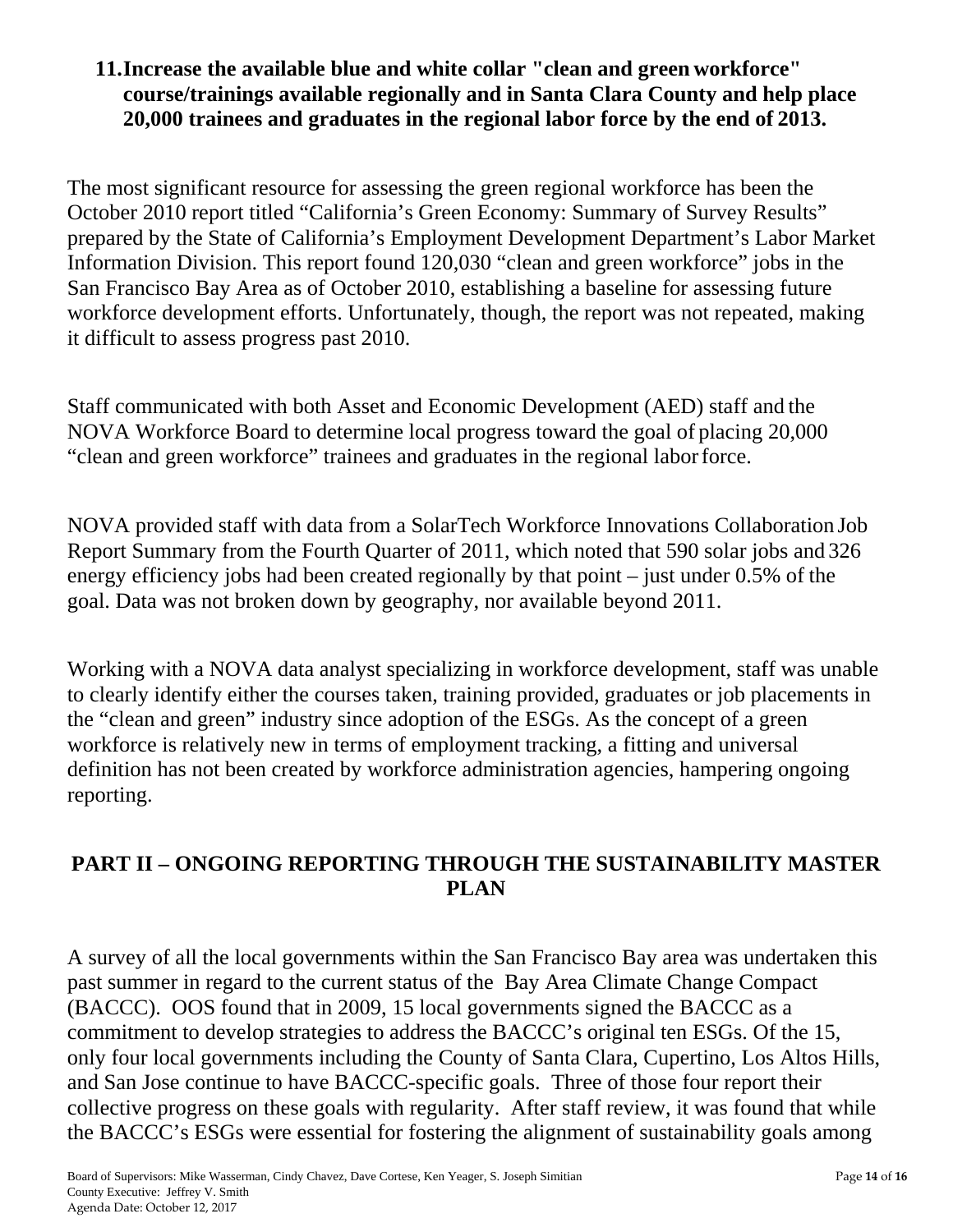local Bay Area governments, this intergovernmental mechanism is no longer guiding coordination between Bay Area community sustainability objectives.

Through the development of the Sustainability Master Plan, the County will have the opportunity to revise and improve its sustainability reporting, and extend that reporting externally to collaborate with neighboring communities on shared goals. Staff anticipates incorporating elements from each of the previous reporting formats, including the metrics and data-driven aspects of the matrix, the overall approachability and readability of the 2014 Annual Report, and the forward-looking goal-setting of the ESGs.

The Office of Sustainability welcomes the Board's input and direction on how these multiple objectives might best be incorporated into the ongoing reporting for the Sustainability Master Plan, in order to:

- Allow for greater public understanding of the County's sustainability actions and outcomes;
- Demonstrate that sustainability practices are not limited to the environmental arena, but also promote social and economic objectives;
- Deploy a format that is more compelling and conducive to referencing and sharing;
- Provide for streamlined, continuous tracking; and
- Enhance internal awareness and understanding of cross-pillar co-benefits.

OOS staff has updated the original Framework for the Sustainability Master Plan and incorporated feedback received during a pilot meeting of the Sustainable County Working Group. OOS staff anticipates presenting the updated Framework to Board committees shortly, once staff is able to incorporate input from the incoming Sustainability Director who is joining the County on October 30.

## **CHILD IMPACT**

Sustainability, energy and climate action programs, projects, and activities are undertaken by the County to serve the economic, environmental and social interests of the community, including those impacting children and youth.

## **SENIOR IMPACT**

Sustainability, energy, and climate action programs, projects, and activities are undertaken by the County to serve the economic, environmental and social interests of the community, including those impacting seniors.